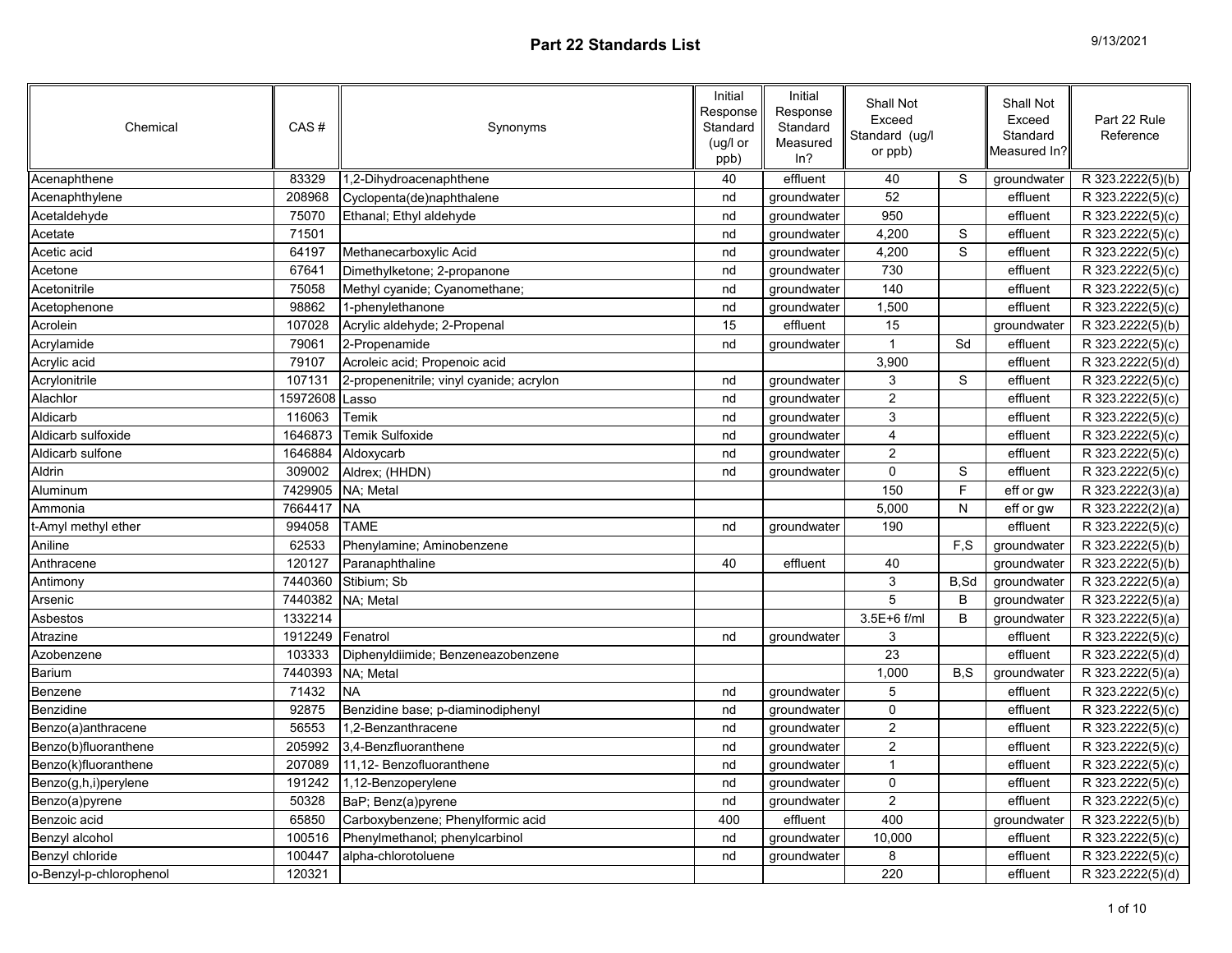| Chemical                      | CAS#        | Synonyms                                                                                            | Initial<br>Response<br>Standard<br>(ug/l or<br>ppb) | Initial<br>Response<br>Standard<br>Measured<br>ln? | Shall Not<br>Exceed<br>Standard (ug/l<br>or ppb) |                | Shall Not<br>Exceed<br>Standard<br>Measured In?l | Part 22 Rule<br>Reference     |
|-------------------------------|-------------|-----------------------------------------------------------------------------------------------------|-----------------------------------------------------|----------------------------------------------------|--------------------------------------------------|----------------|--------------------------------------------------|-------------------------------|
| Beryllium                     | 7440417 NA  |                                                                                                     |                                                     |                                                    | $\mathbf{2}$                                     | B,S            | groundwater                                      | R 323.2222(5)(a)              |
| Biochemical oxygen demand     | <b>NA</b>   | <b>BOD</b>                                                                                          |                                                     |                                                    |                                                  | <b>BOD</b>     | effluent                                         | R 323.2222(7)(h)              |
| bis(2-Chloroethoxy)ethane     | 112265      |                                                                                                     | nd                                                  | groundwater                                        | 18,900,000                                       |                |                                                  | R 323.2222(5)(c)              |
| bis(2-Chloroethyl)ether       | 111444      | dichloroethyl ether, BCEE                                                                           | nd                                                  | groundwater                                        | $\overline{2}$                                   | S              | effluent                                         | R 323.2222(5)(c)              |
| bis(2-Ethylhexyl)phthalate    | 117817      | Di(2-Ethylhexyl)phthalate(DEHP); dioctylphthalate Di-sec-<br>octyl phthalate; ethylphexyl phthalate | nd                                                  | groundwater                                        | 6                                                |                | effluent                                         | R 323.2222(5)(c)              |
| Boron                         | 7440428     | NA: Metal                                                                                           |                                                     |                                                    | 250                                              | B              | groundwater                                      | R 323.2222(5)(a)              |
| <b>Bromate</b>                | 15541454    |                                                                                                     |                                                     |                                                    | 5                                                | Sd             | groundwater                                      | R 323.2222(5)(a)              |
| Bromobenzene                  | 108861      | Phenyl bromide                                                                                      | nd                                                  | groundwater                                        | 18                                               |                | effluent                                         | R 323.2222(5)(c)              |
| Bromodichloromethane          | 75274       | Dichlorobromomethane                                                                                |                                                     |                                                    | $\overline{20}$                                  | T.             | eff & gw                                         | R 323.2222(4)(d)              |
| <b>Bromoform</b>              | 75252       | Tribromomethane; Methyl tribromide                                                                  |                                                     |                                                    | 20                                               | T              | eff & gw                                         | R 323.2222(4)(d)              |
| Bromomethane                  | 74839       | Methyl bromide                                                                                      | nd                                                  | groundwater                                        | 10                                               | $\mathbb S$    | effluent                                         | R 323.2222(5)(c)              |
| n-Butanol                     | 71363       | n-Butyl Alcohol                                                                                     | nd                                                  | groundwater                                        | 950                                              |                | effluent                                         | R 323.2222(5)(c)              |
| 2-Butanone                    | 78933       | Methyl ethyl ketone; MEK                                                                            | 450                                                 | effluent                                           | 450                                              |                | groundwater                                      | R 323.2222(5)(b)              |
| n-Butyl acetate               | 123864      | butyl acetate, butyl ethanoate                                                                      | nd                                                  | groundwater                                        | 550                                              |                | effluent                                         | R 323.2222(5)(c)              |
| t-Butyl alcohol               | 75650       | 2-Methyl-2-propanol;t-butanol;3-butanol; tertiary butanol;<br>trimethylcarbinal                     | nd                                                  | groundwater                                        | 3,900                                            |                | effluent                                         | R 323.2222(5)(c)              |
| Butyl benzyl phthalate        | 85687       | <b>BBP</b>                                                                                          | 40                                                  | effluent                                           | 40                                               | S,Sd           | groundwater                                      | R 323.2222(5)(b)              |
| n-Butylbenzene                | 104518      | 1-phenylbutane                                                                                      | nd                                                  | groundwater                                        | 80                                               |                | effluent                                         | $\overline{R}$ 323.2222(5)(c) |
| sec-Butylbenzene              | 135988      | 2-Phenylbutane                                                                                      | nd                                                  | groundwater                                        | 80                                               |                | effluent                                         | R 323.2222(5)(c)              |
| tert-Butylbenzene             | 98066       | 2-methyl-2-phenylpropane                                                                            | nd                                                  | groundwater                                        | 80                                               |                | effluent                                         | R 323.2222(5)(c)              |
| Cadmium                       | 7440439     | NA: Metal                                                                                           |                                                     |                                                    | 3                                                | B, S, Sd       | groundwater                                      | R 323.2222(5)(a)              |
| Camphene                      | 79925       | 2,2-Dimethyl-3-methylidenebicyclo<br>[2.2.1]heptane                                                 | nd                                                  | groundwater                                        | 440                                              |                | effluent                                         | R 323.2222(5)(c)              |
| Caprolactam                   | 105602      | Aminocaproic lactam                                                                                 |                                                     |                                                    | 5,800                                            |                | effluent                                         | R 323.2222(5)(d)              |
| Carbaryl                      | 63252       |                                                                                                     | nd                                                  | groundwater                                        | 700                                              |                | effluent                                         | R 323.2222(5)(c)              |
| Carbazole                     | 86748       |                                                                                                     | nd                                                  | groundwater                                        | 85                                               | S              | effluent                                         | R 323.2222(5)(c)              |
| Carbofuran                    | 1563662     |                                                                                                     | nd                                                  | groundwater                                        | 40                                               |                | effluent                                         | R 323.2222(5)(c)              |
| Carbon disulfide              | 75150       | Carbon bisulfide                                                                                    | nd                                                  | groundwater                                        | 800                                              |                | effluent                                         | R 323.2222(5)(c)              |
| Carbon tetrachloride          | 56235       | Tetrachloromethane; Perchloromethane                                                                | nd                                                  | groundwater                                        | 5                                                | Sd             | effluent                                         | R 323.2222(5)(c)              |
| Chlordane                     | 57749       | Velsicol 1068                                                                                       | nd                                                  | groundwater                                        | $\overline{2}$                                   | $\mathbb S$    | effluent                                         | R 323.2222(5)(c)              |
| Chloride                      | 16887006 NA |                                                                                                     |                                                     |                                                    | 250,000                                          | NaCl, S<br>.Sd | groundwater                                      | R 323.2222(3)(b)              |
| Chlorobenzene                 | 108907      | Monochlorobenzene; Phenyl chloride                                                                  | 15                                                  | effluent                                           | 15                                               |                | groundwater                                      | R 323.2222(5)(b)              |
| p-Chlorobenzene sulfonic acid | 98668       |                                                                                                     | nd                                                  | groundwater                                        | 7,300                                            |                | effluent                                         | R 323.2222(5)(c)              |
| 1-Chloro-1,1-difluoroethane   | 75683       | Freon 142, HCFC-142b, hydrochlorofluorocarbon 142b                                                  | nd                                                  | groundwater                                        | 15,000                                           |                | effluent                                         | $\overline{R}$ 323.2222(5)(c) |
| Chloroethane                  | 75003       | Ethyl chloride                                                                                      | nd                                                  | groundwater                                        | 430                                              | Sd             | effluent                                         | R 323.2222(5)(c)              |
| Chloroform                    | 67663       | Trichloromethane                                                                                    |                                                     |                                                    | 20                                               | т              | eff & gw                                         | R 323.2222(4)(a)              |
| Chloromethane                 | 74873       | Methyl chloride                                                                                     | nd                                                  | groundwater                                        | 260                                              |                | effluent                                         | R 323.2222(5)(c)              |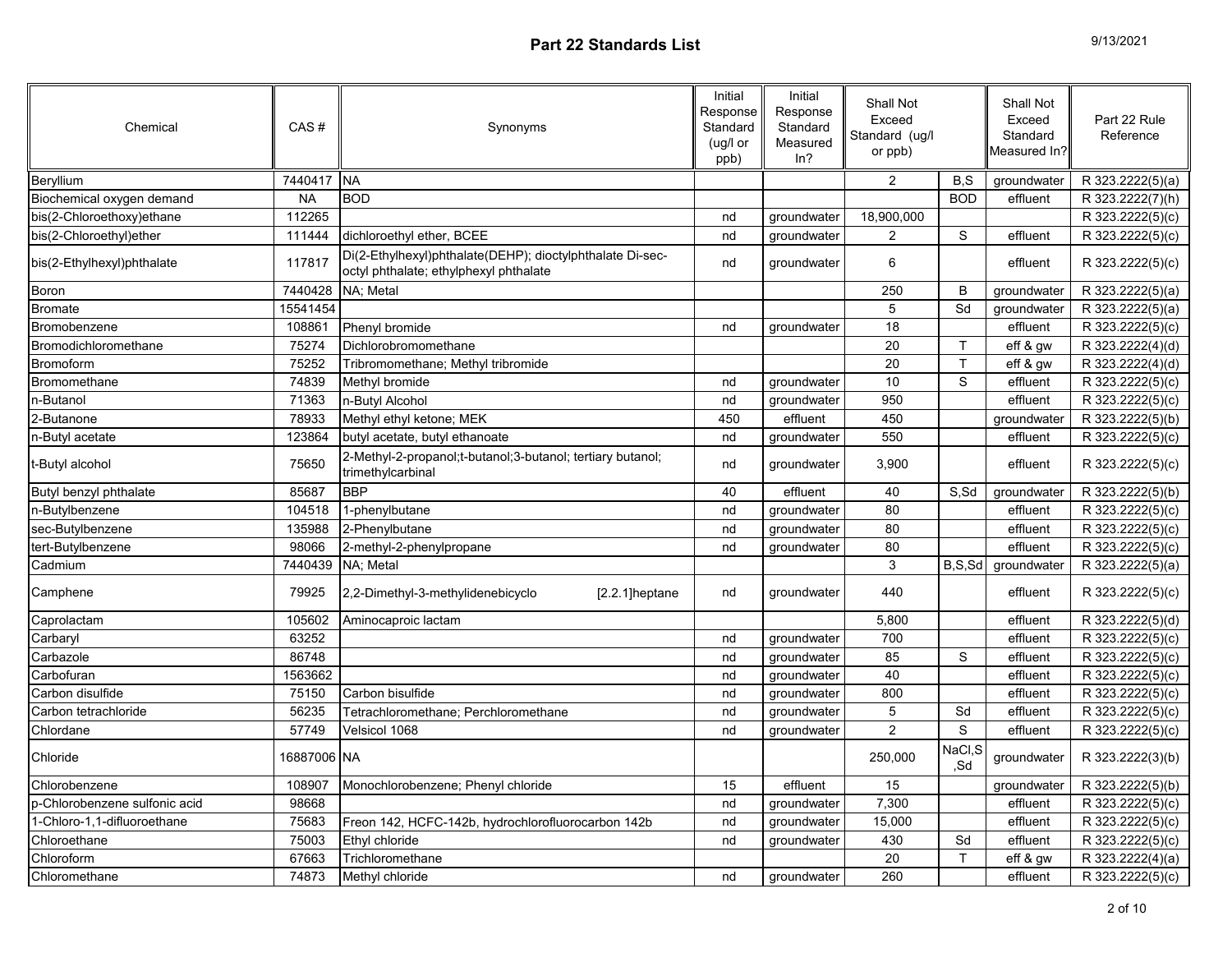| 9/13/2021 |  |
|-----------|--|
|-----------|--|

| Chemical                 | CAS#            | Synonyms                                                                                    | Initial<br>Response<br>Standard<br>(ug/l or<br>ppb) | Initial<br>Response<br>Standard<br>Measured<br>ln? | Shall Not<br>Exceed<br>Standard (ug/l<br>or ppb) |              | <b>Shall Not</b><br>Exceed<br>Standard<br>Measured In? | Part 22 Rule<br>Reference |
|--------------------------|-----------------|---------------------------------------------------------------------------------------------|-----------------------------------------------------|----------------------------------------------------|--------------------------------------------------|--------------|--------------------------------------------------------|---------------------------|
| 4-Chloro-3-methylphenol  | 59507           | p-Chloro-m-Cresol, PCMC, see RTECS                                                          | nd                                                  | groundwater                                        | 150                                              | S            | effluent                                               | R 323.2222(5)(c)          |
| beta-Chloronaphthalene   | 91587           | Halowax                                                                                     | 40                                                  | effluent                                           | 40                                               |              | groundwater                                            | R 323.2222(5)(b)          |
| 2-Chlorophenol           | 95578           | o-Chlorophenol;2-Chloro-1-hydroxybenzene                                                    | 5                                                   | effluent                                           | $\overline{5}$                                   | $\mathbb S$  | groundwater                                            | R 323.2222(5)(b)          |
| o-Chlorotoluene          | 95498           | 2-Chloro-1-methylbenzene; 2-chlorotoluene                                                   | nd                                                  | groundwater                                        | 150                                              |              | effluent                                               | R 323.2222(5)(c)          |
| Chlorpyrifos             | 2921882         | Dursban; Lorsban                                                                            | nd                                                  | groundwater                                        | 22                                               | S            | effluent                                               | R 323.2222(5)(c)          |
| Chromium (total)         |                 | 7440473 NA; Metal                                                                           |                                                     |                                                    | 50                                               | B, S, Sd     | groundwater                                            | R 323.2222(5)(a)          |
| Chrysene                 | 218019          | Benzo(a)phenanthrene                                                                        |                                                     |                                                    |                                                  | E            | groundwater                                            | R 323.2222(5)(b)          |
| Cobalt                   | 7440484         |                                                                                             |                                                     |                                                    | 20                                               | B            | groundwater                                            | R 323.2222(5)(a)          |
| Copper                   |                 | 7440508 NA; Metal                                                                           |                                                     |                                                    | 500                                              | B, S         | groundwater                                            | R 323.2222(5)(a)          |
| Cyanazine                | 21725462 Bladex |                                                                                             | nd                                                  | groundwater                                        | $\overline{2}$                                   | Sd           | effluent                                               | R 323.2222(5)(c)          |
| Cyanide                  | 57125           | Carbon nitride ion                                                                          |                                                     |                                                    | 100                                              | B, S         | groundwater                                            | R 323.2222(5)(a)          |
| Cyclohexanone            | 108941          | Pimelic Ketone, Ketohexamethylene                                                           | nd                                                  | groundwater                                        | 33,000                                           |              | effluent                                               | R 323.2222(5)(c)          |
| Dacthal                  | 1861321         | DCPA; Chlorothal                                                                            | nd                                                  | groundwater                                        | 73                                               |              | effluent                                               | R 323.2222(5)(c)          |
| Dalapon                  | 75990           |                                                                                             | nd                                                  | groundwater                                        | 200                                              |              | effluent                                               | R 323.2222(5)(c)          |
| 4-4'-DDD                 | 72548           | Dichlorodiphenyldichloroethane                                                              | nd                                                  | groundwater                                        | $\boldsymbol{9}$                                 |              | effluent                                               | R 323.2222(5)(c)          |
| 4-4'-DDE                 | 72559           | Dichlorodiphenyldichloroethylene                                                            | nd                                                  | groundwater                                        | $\overline{\mathbf{4}}$                          |              | effluent                                               | R 323.2222(5)(c)          |
| 4-4'-DDT                 | 50293           | Dichlorodiphenyltrichloroethane                                                             | nd                                                  | groundwater                                        | $\overline{\mathbf{4}}$                          | S            | effluent                                               | R 323.2222(5)(c)          |
| Decabromodiphenyl ether  | 1163195         | Decabromodiphenyl Oxide, DBDO                                                               | nd                                                  | groundwater                                        | 30                                               |              | effluent                                               | R 323.2222(5)(c)          |
| Di-n-butyl phthalate     | 84742           | Dibutyl phthalate                                                                           | 35                                                  | effluent                                           | 35                                               | S            | groundwater                                            | R 323.2222(5)(b)          |
| Di(2-ethylhexyl) adipate | 103231          | Hexanedioic acid                                                                            | nd                                                  | groundwater                                        | 400                                              |              | effluent                                               | R 323.2222(5)(c)          |
| Di-n-octyl phthalate     | 117840          | Dioctyl phthalate; DNOP                                                                     | 25                                                  | effluent                                           | 25                                               |              | groundwater                                            | R 323.2222(5)(b)          |
| Diacetone alcohol        | 123422          | DAA, 4-Hydroxy-4-methylpentan-2-one                                                         |                                                     |                                                    | 1,000,000,000                                    |              | effluent                                               | R 323.2222(5)(c)          |
| <b>Diazinon</b>          | 333415          | <b>NA</b>                                                                                   | nd                                                  | groundwater                                        |                                                  | S            | effluent                                               | R 323.2222(5)(c)          |
| Dibenzo(a,h)anthracene   | 53703           | (DB(a,h)A); Dibenz(a,h)anthracene                                                           | nd                                                  | groundwater                                        | $\Omega$                                         |              | effluent                                               | R 323.2222(5)(c)          |
| Dibenzofuran             | 132649          |                                                                                             | nd                                                  | groundwater                                        | 4                                                | $\mathbb S$  | effluent                                               | R 323.2222(5)(c)          |
| Dibromochloromethane     | 124481          | Chlorodibromomethane;                                                                       |                                                     |                                                    | 20                                               | $\mathsf{T}$ | eff & gw                                               | R 323.2222(4)(c)          |
| Dibromochloropropane     | 96128           | 1,2-Dibromo-3-Chloropropane, DBCP                                                           | nd                                                  | groundwater                                        | $\mathbf 0$                                      |              | effluent                                               | R 323.2222(5)(c)          |
| Dibromomethane           | 74953           | Methylene bromide; Methylene dibromide                                                      | nd                                                  | groundwater                                        | 80                                               |              | effluent                                               | R 323.2222(5)(c)          |
| Dicamba                  | 1918009         | 3,6-Dichloro-2-methoxybenzoic acid, Dianat, Banvel, Diablo,<br>Oracle, Vanquish             | nd                                                  | groundwater                                        | 220                                              |              | effluent                                               | R 323.2222(5)(c)          |
| 1,2-Dichlorobenzene      | 95501           | o-Dichlorobenzene; 1,2-DCB                                                                  | 25                                                  | effluent                                           | 25                                               | S            | groundwater                                            | R 323.2222(5)(b)          |
| 1.3-Dichlorobenzene      | 541731          | lm-Dichlorobenzene: 1.3-DCB                                                                 |                                                     |                                                    |                                                  | E            | groundwater                                            | R 323.2222(5)(b)          |
| 1.4-Dichlorobenzene      | 106467          | p-Dichlorobenzene; PDB; 1,4-DCB                                                             | 15                                                  | effluent                                           | 15                                               |              | groundwater                                            | R 323.2222(5)(b)          |
| 3,3'-Dichlorobenzidine   | 91941           | O,O'-dichlorobenzidine; Dichlorobenzidine; DCB                                              | nd                                                  | groundwater                                        | $\overline{1}$                                   | $\mathbb S$  | effluent                                               | R 323.2222(5)(c)          |
| Dichlorodifluoromethane  | 75718           | Diflurodichloromethane; Fluorocarbon-12; Freon 12; Halon;<br>Refrigerant 12; Propellant 12; | 40                                                  | effluent                                           | 40                                               |              | groundwater                                            | R 323.2222(5)(b)          |
| 1,1-Dichloroethane       | 75343           | Ethylidene chloride; Ethylidane dichloride;                                                 | nd                                                  | groundwater                                        | 880                                              | $\mathbb S$  | effluent                                               | R 323.2222(5)(c)          |
| 1,2-Dichloroethane       | 107062          | Ethylene dichloride; EDC; 1,2-Ethylene dichloride.                                          | nd                                                  | groundwater                                        | $\sqrt{5}$                                       | Sd           | effluent                                               | R 323.2222(5)(c)          |
| 1,1-Dichloroethylene     | 75354           | Vinylidene chloride; VDC;                                                                   | nd                                                  | groundwater                                        | $\overline{7}$                                   |              | effluent                                               | R 323.2222(5)(c)          |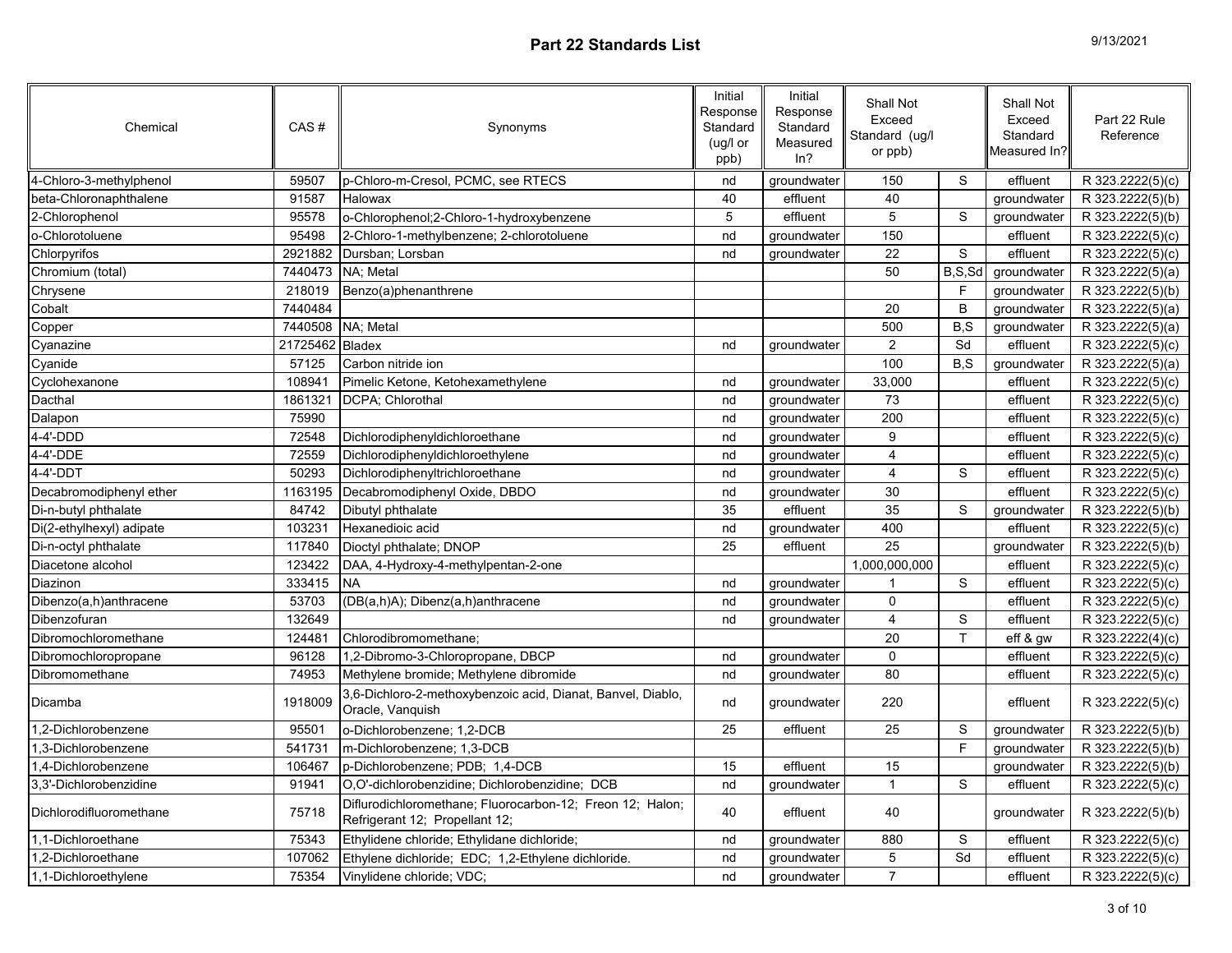| 9/13/2021 |  |
|-----------|--|
|-----------|--|

| Chemical                          | CAS#      | Synonyms                                                                  | Initial<br>Response<br>Standard<br>(ug/l or<br>ppb) | Initial<br>Response<br>Standard<br>Measured<br>ln? | Shall Not<br>Exceed<br>Standard (ug/l<br>or ppb) |             | Shall Not<br>Exceed<br>Standard<br>Measured In? | Part 22 Rule<br>Reference |
|-----------------------------------|-----------|---------------------------------------------------------------------------|-----------------------------------------------------|----------------------------------------------------|--------------------------------------------------|-------------|-------------------------------------------------|---------------------------|
| cis-1,2-Dichloroethylene          | 156592    | cis-1,2-DCE                                                               | $\,$ 5 $\,$                                         | effluent                                           | 5                                                |             | groundwater                                     | R 323.2222(5)(b)          |
| trans-1,2-Dichloroethylene        | 156605    | trans-1.2-DCE                                                             | 5                                                   | effluent                                           | 5                                                |             | groundwater                                     | R 323.2222(5)(b)          |
| 2,6-Dichloro-4-nitroaniline       | 99309     | Dicloran, DCNA, Botran, Allisan, Ditranil                                 | nd                                                  | groundwater                                        | 2,200                                            |             | effluent                                        | R 323.2222(5)(c)          |
| 2,4-Dichlorophenol                | 120832    | $2.4 - DCP$                                                               | 20                                                  | effluent                                           | $\overline{20}$                                  | S           | groundwater                                     | R 323.2222(5)(b)          |
| 2,4-Dichlorophenoxyacetic acid    | 94757     | $2,4-D$                                                                   | nd                                                  | groundwater                                        | 70                                               |             | effluent                                        | R 323.2222(5)(c)          |
| 1,2-Dichloropropane               | 78875     | Propylene dichloride                                                      | nd                                                  | groundwater                                        | 5                                                |             | effluent                                        | R 323.2222(5)(c)          |
| 1,3-Dichloropropene               | 542756    | 1,3-Dichloropropylene; Lelone II;                                         | nd                                                  | groundwater                                        | $\overline{9}$                                   | Sd          | effluent                                        | R 323.2222(5)(c)          |
| Dichlorovos                       | 62737     | DDVP; Vapona                                                              | nd                                                  | groundwater                                        | $\overline{c}$                                   |             | effluent                                        | R 323.2222(5)(c)          |
| Dicyclohexyl phthalate            | 84617     | Ergoplast FDC, Unimoll 66                                                 | nd                                                  | groundwater                                        |                                                  |             |                                                 | R 323.2222(5)(c)          |
| Dieldrin                          | 60571     | HEOD; Trade names - Alvit; Dieldrix; Octalox;                             | nd                                                  | groundwater                                        | $\mathbf 0$                                      | $\mathbb S$ | effluent                                        | R 323.2222(5)(c)          |
| Diethyl ether                     | 60297     | Ethyl ether; Sulfuric ether; Ethyl oxide; Ethoxyethane; Ether;            | nd                                                  | groundwater                                        | 10                                               |             | effluent                                        | R 323.2222(5)(c)          |
| Diethyl phthalate                 | 84662     | Ethyl phthalate; DEP                                                      | 35                                                  | effluent                                           | 35                                               |             | groundwater                                     | R 323.2222(5)(b)          |
| Diethylene glycol monobutyl ether | 112345    | DGBE; Butyl carbitol                                                      |                                                     |                                                    | $\overline{88}$                                  |             | effluent                                        | R 323.2222(5)(d)          |
| Diisopropyl ether                 | 108203    |                                                                           | nd                                                  | groundwater                                        | 30                                               |             | effluent                                        | R 323.2222(5)(c)          |
| Diisopropylamine                  | 108189    | None                                                                      |                                                     |                                                    | $\overline{6}$                                   |             | effluent                                        | R 323.2222(5)(d)          |
| Dimethyl phthalate                | 131113    | DMP; 1,2-Benzenedicarboxylic acid                                         | 35                                                  | effluent                                           | 35                                               |             | groundwater                                     | R 323.2222(5)(b)          |
| N,N-Dimethylacetamide             | 127195    | None                                                                      |                                                     |                                                    | 180                                              |             | effluent                                        | R 323.2222(5)(d)          |
| N,N-Dimethylaniline               | 121697    | Dimethylphenylamine                                                       |                                                     |                                                    | 16                                               |             | effluent                                        | R 323.2222(5)(d)          |
| Dimethylformamide                 | 68122     | N,N-Dimethylformamide                                                     |                                                     |                                                    | 700                                              |             | effluent                                        | R 323.2222(5)(d)          |
| 2,4-Dimethylphenol                | 105679    | 2,4-Xylenol                                                               | 80                                                  | effluent                                           | 80                                               |             | groundwater                                     | R 323.2222(5)(b)          |
| 2,6-Dimethylphenol                | 576261    | 2,6-Xylenol                                                               | nd                                                  | groundwater                                        | $\overline{\mathbf{4}}$                          |             | effluent                                        | R 323.2222(5)(c)          |
| 3,4-Dimethylphenol                | 95658     | 3,4-Xylenol; 3,4-DMP                                                      | nd                                                  | groundwater                                        | 10                                               |             | effluent                                        | R 323.2222(5)(c)          |
| Dimethylsulfoxide                 | 67685     | DMSO; Methyl sulfoxide; methylthiomethane                                 |                                                     |                                                    | 220,000                                          | S           | effluent                                        | R 323.2222(5)(d)          |
| 2.4-Dinitrotoluene                | 121142    | 2,4-DNT; 1-methyl-2,4-dinitrobenzene;                                     | nd                                                  | groundwater                                        | 8                                                |             | effluent                                        | R 323.2222(5)(c)          |
| Dinoseb                           | 88857     | 2,4-Dinitro-6-sec-butylphenol; DNBP;                                      | nd                                                  | groundwater                                        | $\overline{7}$                                   | S           | effluent                                        | R 323.2222(5)(c)          |
| 1,4-Dioxane                       | 123911    | Diethylene ether; Diethylene oxide; p-Dioxane; 1,4-<br>Diethylenedioxide; | nd                                                  | groundwater                                        | $\overline{7}$                                   | Sd          | effluent                                        | R 323.2222(5)(c)          |
| Dipropylene glycol methyl ether   |           | 34590948 Dipropylene glycol monomethyl ether                              |                                                     |                                                    | 37                                               |             | effluent                                        | R 323.2222(5)(d)          |
| Dipropylene glycol n-propyl ether | 29911271  |                                                                           |                                                     |                                                    | 11                                               |             | effluent                                        | R 323.2222(5)(d)          |
| Diquat                            | 85007     |                                                                           | nd                                                  | groundwater                                        | 20                                               | $\mathbf S$ | effluent                                        | R 323.2222(5)(c)          |
| Dissolved oxygen                  | <b>NA</b> | <b>DO</b>                                                                 |                                                     |                                                    |                                                  | <b>DO</b>   |                                                 | R323.2222(7)(h)           |
| Diuron                            | 330541    | 3-(3,4-Dichlorophenyl)-1,1-dimethylurea; DCMU                             | nd                                                  | groundwater                                        | 31                                               |             | effluent                                        | R 323.2222(5)(c)          |
| Endosulfan                        | 115297    | Thiosulfan.                                                               | nd                                                  | groundwater                                        | 44                                               | S           | effluent                                        | R 323.2222(5)(c)          |
| Endothall                         | 145733    |                                                                           | nd                                                  | groundwater                                        | 100                                              |             | effluent                                        | R 323.2222(5)(c)          |
| Endrin                            | 72208     | <b>NA</b>                                                                 | nd                                                  | groundwater                                        | $\overline{2}$                                   |             | effluent                                        | R 323.2222(5)(c)          |
| Epichlorohydrin                   | 106898    | Chloropropylene oxide; ECH; 1-chloro-2,3-epoxypropane;<br>epichlorhydrin; | nd                                                  | groundwater                                        | $\mathbf 2$                                      |             | effluent                                        | R 323.2222(5)(c)          |
| Ethanol                           | 64175     | Ethyl Alcohol                                                             | nd                                                  | groundwater                                        | 1,900,000                                        |             | effluent                                        | R 323.2222(5)(c)          |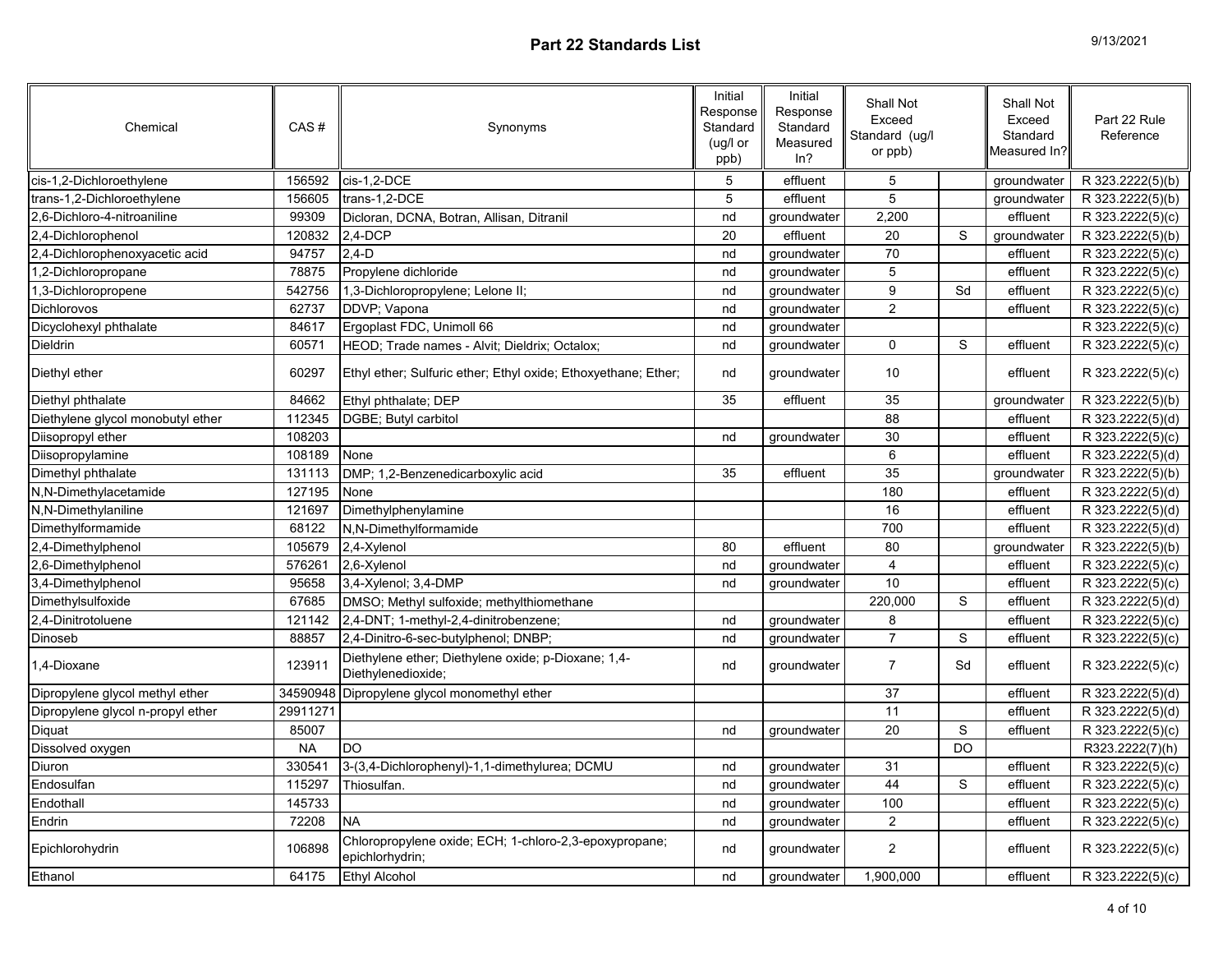| Chemical                        | CAS#    | Synonyms                                                                              | Initial<br>Response<br>Standard<br>(ug/l or<br>ppb) | Initial<br>Response<br>Standard<br>Measured<br>ln? | Shall Not<br>Exceed<br>Standard (ug/l<br>or ppb) |                | Shall Not<br>Exceed<br>Standard<br>Measured In? | Part 22 Rule<br>Reference     |
|---------------------------------|---------|---------------------------------------------------------------------------------------|-----------------------------------------------------|----------------------------------------------------|--------------------------------------------------|----------------|-------------------------------------------------|-------------------------------|
| Ethyl acetate                   | 141786  | Acetic ether                                                                          |                                                     |                                                    | 6,600                                            |                | effluent                                        | R 323.2222(5)(d)              |
| Ethyl-tert-butyl ether          | 637923  | <b>ETBE</b>                                                                           | nd                                                  | groundwater                                        | 49                                               |                | effluent                                        | R 323.2222(5)(c)              |
| Ethylbenzene                    | 100414  | Phenylethane                                                                          | 25                                                  | effluent                                           | $\overline{25}$                                  | $\mathbb S$    | groundwater                                     | R 323.2222(5)(b)              |
| Ethylene dibromide              | 106934  | EDB; 1,2-Dibromoethane; Ethylene bromide;                                             | nd                                                  | groundwater                                        | $\overline{0}$                                   |                | effluent                                        | R 323.2222(5)(c)              |
| Ethylene glycol                 | 107211  | Ethylene alcohol; Glycol; 1,2-Ethanediol; Monoethylene glycol<br>(MEG);               | nd                                                  | groundwater                                        | 15,000                                           |                | effluent                                        | R 323.2222(5)(c)              |
| Ethylene glycol monobutyl ether | 111762  | 2-butoxyethanol, butyl Cellosolve; EGME                                               |                                                     |                                                    | 3,700                                            |                | effluent                                        | R 323.2222(5)(d)              |
| Fluoranthene                    | 206440  | ldryl                                                                                 | nd                                                  | groundwater                                        | 210                                              | S              | effluent                                        | R 323.2222(5)(c)              |
| Fluorene                        | 86737   | Diphenylenemethane                                                                    | nd                                                  | groundwater                                        | 880                                              | $\mathbb S$    | effluent                                        | R 323.2222(5)(c)              |
| Fluorine (soluble fluoride)     | 7782414 | <b>NA</b>                                                                             |                                                     |                                                    | 1,000                                            | B              | groundwater                                     | R 323.2222(5)(a)              |
| Formaldehyde                    | 50000   | Formalin; formic aldehyde; Methylene oxide;                                           | nd                                                  | groundwater                                        | 1,300                                            | $\mathbb S$    | effluent                                        | R 323.2222(5)(c)              |
| Formic acid                     | 64186   | Hydrogen carboxylic acid; methanoic acid;                                             | nd                                                  | groundwater                                        | 10,000                                           |                | effluent                                        | R 323.2222(5)(c)              |
| 1-Formylpiperidine              | 2591868 | N-Formylpiperidine                                                                    |                                                     |                                                    | 80                                               |                | effluent                                        | R 323.2222(5)(d)              |
| Gentian violet                  | 548629  | Crystal violet; Aniline violet;                                                       |                                                     |                                                    | 15                                               |                | effluent                                        | R 323.2222(5)(d)              |
| Glyphosate                      | 1071836 |                                                                                       | nd                                                  | groundwater                                        | 700                                              |                | effluent                                        | R 323.2222(5)(c)              |
| Heptachlor                      | 76448   | Velsicol 104                                                                          | nd                                                  | groundwater                                        | $\pmb{0}$                                        | S              | effluent                                        | R 323.2222(5)(c)              |
| Heptachlor epoxide              | 1024573 | <b>NA</b>                                                                             | nd                                                  | groundwater                                        | $\Omega$                                         |                | effluent                                        | R 323.2222(5)(c)              |
| n-Heptane                       | 142825  | <b>NA</b>                                                                             |                                                     |                                                    | 2,700                                            |                | effluent                                        | R 323.2222(5)(d)              |
| Hexabromobenzene                | 87821   | Perbromobenzene; Benezene hexabromide; HBB                                            | nd                                                  | groundwater                                        | $\Omega$                                         |                | effluent                                        | R 323.2222(5)(c)              |
| Hexachlorobenzene               | 118741  | Perchlorobenzene: C-66                                                                | nd                                                  | groundwater                                        | $\mathbf{1}$                                     | ${\tt S}$      | effluent                                        | R 323.2222(5)(c)              |
| Hexachlorobutadiene             | 87683   | HCBD; Perchlorobutadiene; C-46                                                        | nd                                                  | groundwater                                        | 15                                               | $\mathbf S$    | effluent                                        | R 323.2222(5)(c)              |
| alpha-Hexachlorocyclohexane     | 319846  | alpha-BHC; alpha-HCH; alpha-1,2,3,4,5,6-<br>Hexachlorocyclohexane;                    | nd                                                  | groundwater                                        | $\mathbf 0$                                      |                | effluent                                        | R 323.2222(5)(c)              |
| beta-Hexachlorocyclohexane      | 319857  | beta-BHC                                                                              | nd                                                  | groundwater                                        | $\mathbf{1}$                                     |                | effluent                                        | R 323.2222(5)(c)              |
| Hexachlorocyclopentadiene       | 77474   | Perchlorocyclopentadiene; HCCPD; 1,2,3,4,5,5-Hexachloro-<br>1,3-cyclopentadiene; C-56 | nd                                                  | groundwater                                        | 50                                               |                | effluent                                        | R 323.2222(5)(c)              |
| Hexachloroethane                | 67721   | Perchloroethane; Carbon hexachloride; Ethane hexachloride;                            |                                                     |                                                    |                                                  |                | F,S,Sd groundwater                              | R 323.2222(5)(b)              |
| n-Hexane                        | 110543  | Hexane                                                                                |                                                     |                                                    | 3,000                                            |                | effluent                                        | R 323.2222(5)(d)              |
| 2-Hexanone                      | 591786  | Methyl-n-butyl ketone                                                                 | nd                                                  | groundwater                                        | 1,000                                            |                | effluent                                        | $\overline{R}$ 323.2222(5)(c) |
| Hexylene glycol                 | 107415  |                                                                                       |                                                     |                                                    | 2,700                                            |                | effluent                                        | R 323.2222(5)(d)              |
| Indeno(1,2,3-cd)pyrene          | 193395  | o-phenylenepyrene                                                                     | nd                                                  | groundwater                                        | $\mathbf 0$                                      |                | effluent                                        | R 323.2222(5)(c)              |
| Iron                            | 7439896 | NA: Metal                                                                             |                                                     |                                                    | 300                                              |                | eff or gw                                       | R 323.2222(3)(e)              |
| Isobutyl alcohol                | 78831   | Isopropylcarbinol; 2-methyl-1-propanol                                                | nd                                                  | groundwater                                        | 2,300                                            |                | effluent                                        | R 323.2222(5)(c)              |
| Isophorone                      | 78591   | 3,5,5-trimethyl-2-cyclohexen-1-one; isoacetophorone                                   | nd                                                  | groundwater                                        | 770                                              | S,Sd           | effluent                                        | R 323.2222(5)(c)              |
| Isopropyl alcohol               | 67630   | Isopropanol; 2-propanol                                                               | nd                                                  | groundwater                                        | 470                                              |                | effluent                                        | R 323.2222(5)(c)              |
| Isopropyl benzene               | 98828   | Cumene                                                                                | nd                                                  | groundwater                                        | 800                                              | S              | effluent                                        | R 323.2222(5)(c)              |
| Lead                            | 7439921 | NA; Metal                                                                             |                                                     |                                                    | $\overline{2}$                                   | $\overline{B}$ | groundwater                                     | R 323.2222(5)(a)              |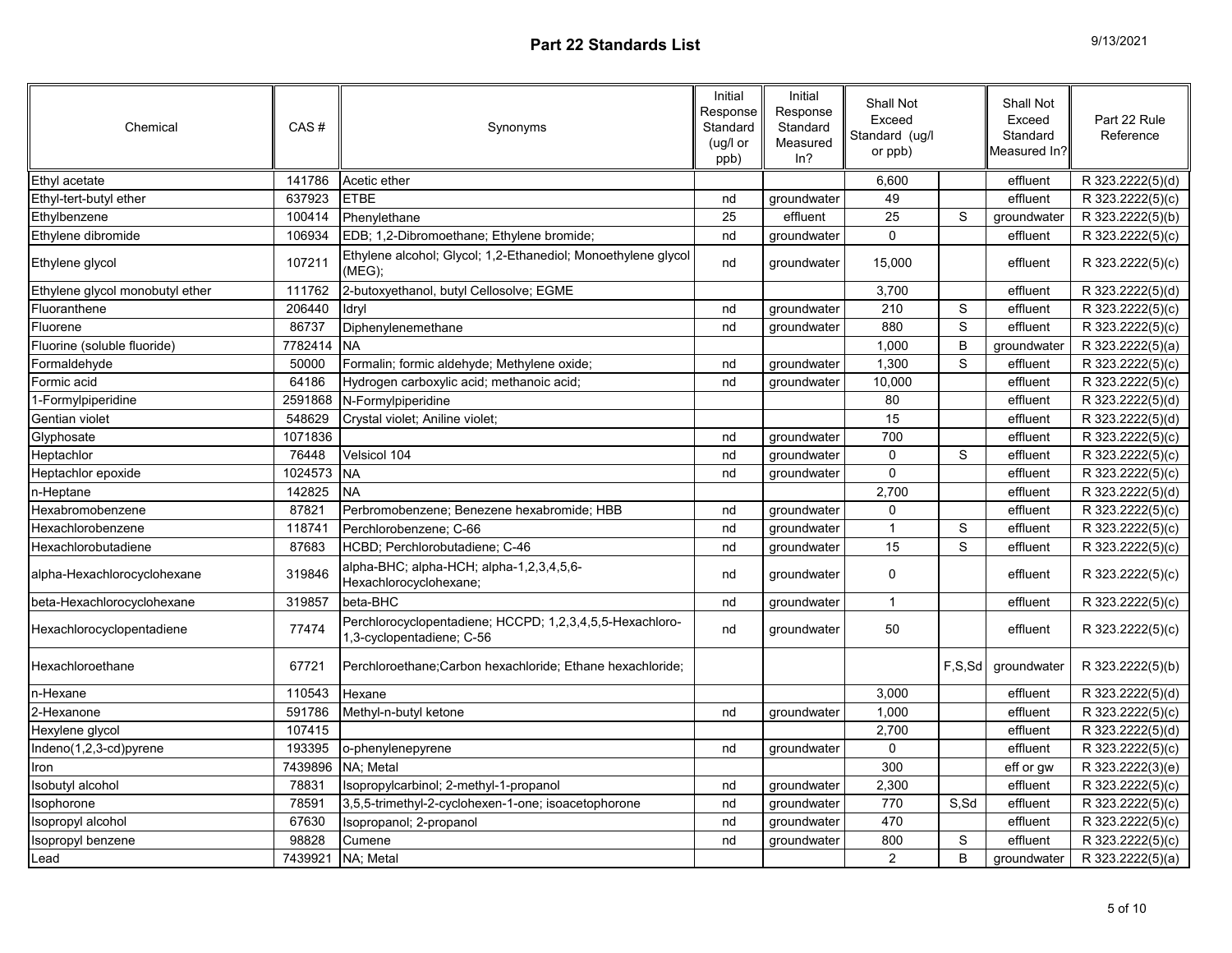| 9/13/2021 |  |
|-----------|--|
|-----------|--|

| Chemical                            | CAS#          | Synonyms                                                                            | Initial<br>Response<br>Standard<br>(ug/l or<br>ppb) | Initial<br>Response<br>Standard<br>Measured<br>ln? | Shall Not<br>Exceed<br>Standard (ug/l<br>or ppb) |              | Shall Not<br>Exceed<br>Standard<br>Measured In?l | Part 22 Rule<br>Reference |
|-------------------------------------|---------------|-------------------------------------------------------------------------------------|-----------------------------------------------------|----------------------------------------------------|--------------------------------------------------|--------------|--------------------------------------------------|---------------------------|
| Lindane                             | 58899         | gamma-Benzene hexachloride; gamma-BHC; gamma-<br>1,2,3,4,5,6-hexachlorocyclchexane  | nd                                                  | groundwater                                        | $\mathbf 0$                                      | S            | effluent                                         | R 323.2222(5)(c)          |
| _ithium                             | 7439932       |                                                                                     |                                                     |                                                    | 85                                               | B            | groundwater                                      | R 323.2222(5)(a)          |
| Magnesium                           | 7439954 NA    |                                                                                     |                                                     |                                                    | 200,000                                          | B            | groundwater                                      | R 323.2222(5)(a)          |
| Manganese                           | 7439965       | NA; Metal                                                                           |                                                     |                                                    | 50                                               |              | eff or gw                                        | R 323.2222(3)(f)          |
| Mercury (Inorganic)                 | 7439976       | NA; Metal                                                                           |                                                     |                                                    | $\overline{1}$                                   | B, S         | groundwater                                      | R 323.2222(5)(a)          |
| Methane                             | 74828         |                                                                                     | nd                                                  | groundwater                                        | 10,000                                           |              | effluent                                         | R323.2222(5)(c)           |
| Methanol                            | 67561         | Methyl alcohol; wood alcohol                                                        | nd                                                  | groundwater                                        | 3,700                                            | S            | effluent                                         | R 323.2222(5)(c)          |
| Methoxychlor                        | 72435         | Methoxy DDT; DMDT; 1,1,1-trichloro-2,2-bis(p-<br>methoxyphenyl)ethane;              | nd                                                  | groundwater                                        | 40                                               |              | effluent                                         | R 323.2222(5)(c)          |
| 2-Methoxyethanol                    | 109864        | Ethylene glycol, monomethyl ether                                                   |                                                     |                                                    | $\overline{7}$                                   |              | effluent                                         | R 323.2222(5)(d)          |
| 2-Methyl-4-chlorophenoxyacetic acid | 94746         | MCPA; Agritox; Rhomene; Methoxone                                                   | nd                                                  | groundwater                                        | $\overline{7}$                                   |              | effluent                                         | R 323.2222(5)(c)          |
| 2-Methyl-4,6-dinitrophenol          | 534521        | Dinitro-o-cresol; DNOC                                                              | nd                                                  | groundwater                                        | 3                                                |              | effluent                                         | R 323.2222(5)(c)          |
| Methyl parathion                    | 298000        | O,O-Dimethyl O-p-nitrophenyl phosphorothiate                                        | nd                                                  | groundwater                                        | $\overline{2}$                                   |              | effluent                                         | R 323.2222(5)(c)          |
| 4-Methyl-2-pentanone                | 108101        | Methyl isobutyl ketone; MIBK                                                        | nd                                                  | groundwater                                        | 1,800                                            |              | effluent                                         | R 323.2222(5)(c)          |
| Methyl-tert-butyl ether             | 1634044       | MTBE; 2-methoxy-2-methylpropane                                                     | nd                                                  | groundwater                                        | 40                                               |              | effluent                                         | R 323.2222(5)(c)          |
| N-Methyl-morpholine                 | 109024        | None                                                                                |                                                     |                                                    | 20                                               |              | effluent                                         | R 323.2222(5)(d)          |
| Methylcyclopentane                  | 96377         |                                                                                     | nd                                                  | groundwater                                        | 22,000                                           |              | effluent                                         | R 323.2222(5)(c)          |
| 4,4'-Methylene-bis-2-chloroaniline  | 101144        | <b>MBOCA</b>                                                                        | nd                                                  | groundwater                                        | $\overline{1}$                                   |              | effluent                                         | R 323.2222(5)(c)          |
| Methylene chloride                  | 75092         | Dichloromethane; 1,1-dichloromethane;                                               | nd                                                  | groundwater                                        | $\sqrt{5}$                                       |              | effluent                                         | R 323.2222(5)(c)          |
| 2-Methylnaphthalene                 | 91576         | Beta-methylnaphthalene                                                              | nd                                                  | groundwater                                        | 260                                              | S            | effluent                                         | R 323.2222(5)(c)          |
| 2-Methylphenol                      | 95487         | o-Cresol; 2-hydroxytoluene; o-cresylic acid                                         | 20                                                  | effluent                                           | 20                                               |              | groundwater                                      | R 323.2222(5)(b)          |
| 3-Methylphenol                      | 108394        | meta-Cresol                                                                         | nd                                                  | groundwater                                        | 370                                              | $\mathbf S$  | effluent                                         | R 323.2222(5)(c)          |
| 4-Methylphenol                      | 106445        | para-Cresol; p-cresol; p-cresylic acid;                                             | 10                                                  | effluent                                           | 10                                               |              | groundwater                                      | R 323.2222(5)(b)          |
| Metolachlor                         | 51218452      | Dual; 2-chloro-N-(2-ethyl-6-methylphenyl)-N-(2-methoxy-1-<br>methylethyl) acetamide | nd                                                  | groundwater                                        | 240                                              | S            | effluent                                         | R 323.2222(5)(c)          |
| Metribuzin                          | 21087649      | Lexone, Sencor                                                                      | nd                                                  | groundwater                                        | 180                                              |              | effluent                                         | R 323.2222(5)(c)          |
| Mirex                               | 2385855       | Bichlorendo; Cyclopentadiene, hexachloro-, dimer                                    | nd                                                  | groundwater                                        | $\mathbf 0$                                      |              | effluent                                         | R 323.2222(5)(c)          |
| Molybdenum                          | 7439987       | <b>NA</b>                                                                           |                                                     |                                                    | 37                                               | B            | groundwater                                      | R 323.2222(5)(a)          |
| Naphthalene                         | 91203         | Tar camphor; naphthene                                                              | 15                                                  | effluent                                           | 15                                               | $\mathbf S$  | groundwater                                      | R 323.2222(5)(b)          |
| Nickel                              | 7440020       | NA; Metal                                                                           |                                                     |                                                    | 50                                               | B, S         | groundwater                                      | R 323.2222(5)(a)          |
| Nitrate                             | 14797558 NA   |                                                                                     |                                                     |                                                    | 5,000                                            | $\mathsf{N}$ | eff or gw                                        | R 323.2222(2)(a)          |
| Nitrite                             | 14797650 None |                                                                                     |                                                     |                                                    | 500                                              | N            | eff or gw                                        | R 323.2222(2)(a)          |
| Nitrobenzene                        | 98953         | Oil of mirbane; nitrobenzol                                                         | nd                                                  | groundwater                                        | 3                                                |              | effluent                                         | R 323.2222(5)(c)          |
| 2-Nitrophenol                       | 88755         | o-Nitrophenol                                                                       | nd                                                  | groundwater                                        | 20                                               |              | effluent                                         | R 323.2222(5)(c)          |
| n-Nitroso-di-n-propylamine          | 621647        | NDPA; Dipropylnitrosoamine                                                          | nd                                                  | groundwater                                        | $\mathbf 0$                                      |              | effluent                                         | R 323.2222(5)(c)          |
| N-Nitrosodiphenylamine              | 86306         | Diphenylnitrosamine                                                                 | nd                                                  | groundwater                                        | 270                                              |              | effluent                                         | R 323.2222(5)(c)          |
| Oxamyl                              | 23135220      |                                                                                     | nd                                                  | groundwater                                        | 200                                              |              | effluent                                         | R 323.2222(5)(c)          |
| Oxo-hexyl acetate                   | 88230357 None |                                                                                     | nd                                                  | groundwater                                        | $\overline{73}$                                  |              | effluent                                         | R 323.2222(5)(d)          |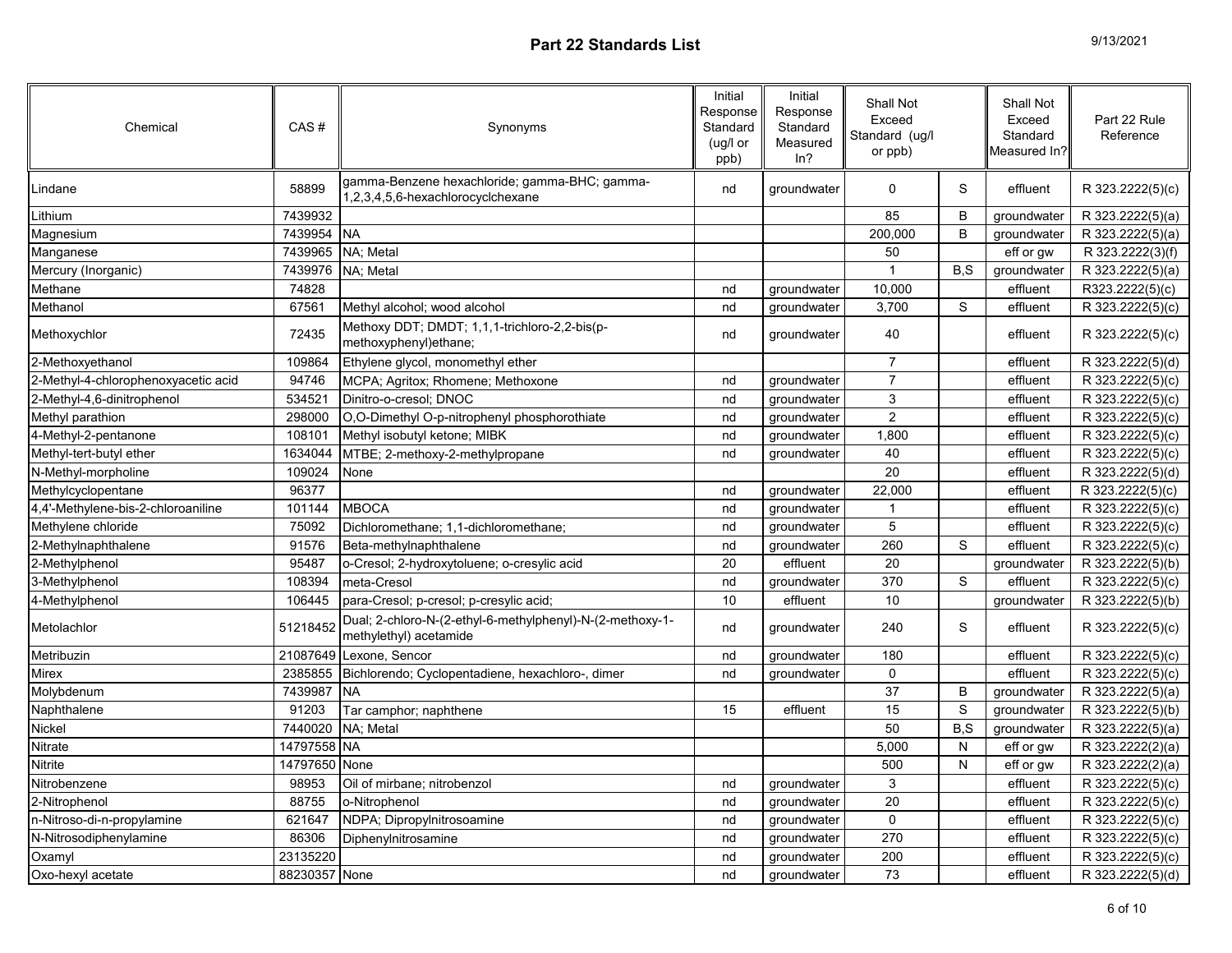| Chemical                            | CAS#      | Synonyms                                                                                     | Initial<br>Response<br>Standard<br>(ug/l or<br>ppb) | Initial<br>Response<br>Standard<br>Measured<br>ln? | Shall Not<br>Exceed<br>Standard (ug/l<br>or ppb) |             | Shall Not<br>Exceed<br>Standard<br>Measured In? | Part 22 Rule<br>Reference     |
|-------------------------------------|-----------|----------------------------------------------------------------------------------------------|-----------------------------------------------------|----------------------------------------------------|--------------------------------------------------|-------------|-------------------------------------------------|-------------------------------|
| Pendimethalin                       | 40487421  | Prowl; N-(1-ethylpropyl)-3,4-dimethyl-2,6-dinitro-<br>benzenamide:                           | nd                                                  | groundwater                                        | 280                                              |             | effluent                                        | R 323.2222(5)(c)              |
| Pentachlorobenzene                  | 608935    | <b>NA</b>                                                                                    | nd                                                  | groundwater                                        | $\,6$                                            | S           | effluent                                        | R 323.2222(5)(c)              |
| Pentachloronitrobenzene             | 82688     | PCNB, pentachloronitrobenzol                                                                 | nd                                                  | groundwater                                        | 32                                               |             | effluent                                        | $\overline{R}$ 323.2222(5)(c) |
| Pentachlorophenol                   | 87865     | PCP; Chlorophen; 1-hydroxy-2,3,4,5,6-pentachlorobenzene                                      | nd                                                  | groundwater                                        | $\mathbf{1}$                                     |             | effluent                                        | R 323.2222(5)(c)              |
| Pentane                             | 109660    |                                                                                              | nd                                                  | groundwater                                        | 38,000                                           |             | effluent                                        | R 323.2222(5)(c)              |
| 2-Pentene                           | 109682    |                                                                                              | nd                                                  | groundwater                                        | 203,000                                          |             | effluent                                        | R 323.2222(5)(c)              |
| Perfluorooctanoic acid              | 335671    | PFOA, C8                                                                                     | nd                                                  | groundwater                                        | 0                                                |             | effluent                                        | R 323.2222(5)(c)              |
| Perfluorooctane sulfonic acid       | 1763231   | <b>PFOS</b>                                                                                  | nd                                                  | groundwater                                        | 0                                                | S,Sd        | effluent                                        | R 323.2222(5)(c)              |
| pH                                  | <b>NA</b> |                                                                                              |                                                     |                                                    |                                                  | pH          | eff or gw                                       | R 323.2222(7)(h)              |
| Phenanthrene                        | 85018     | <b>NA</b>                                                                                    | nd                                                  | groundwater                                        | 52                                               | S           | effluent                                        | R 323.2222(5)(c)              |
| Phenol                              | 108952    | Carbolic acid; Hydroxybenzene; Benzenol, phenyl hydrate;                                     | 35                                                  | effluent                                           | 35                                               |             | groundwater                                     | R 323.2222(5)(b)              |
| o-Phenylphenol                      | 90437     |                                                                                              |                                                     |                                                    | 220                                              |             | effluent                                        | R 323.2222(5)(d)              |
| Phenytoin                           | 57410     | Dylantin, Phenytek                                                                           | nd                                                  | groundwater                                        | $\overline{17}$                                  | Sd          | effluent                                        | R 323.2222(5)(c)              |
| Phosphorus (total)                  | 7723140   | <b>NA</b>                                                                                    |                                                     |                                                    | 1,000                                            | $\sf P$     | eff or gw                                       | R 323.2222(2)(b)              |
| Phthalic acid                       | 88993     | 1,2-benzenedicarboxylic acid; o-benzenedicarboxylic acid; o-<br>dicarboxybenzene; Sunftal 20 | nd                                                  | groundwater                                        | 14,000                                           |             | effluent                                        | R 323.2222(5)(c)              |
| Phthalic anhydride                  | 85449     | PAN; 1,2-benzenedicarboxylic anhydride; 1,3-<br>isobenzofurandione; phthalandione            | nd                                                  | groundwater                                        | 15,000                                           |             | effluent                                        | R 323.2222(5)(c)              |
| Picloram                            | 1918021   |                                                                                              | nd                                                  | groundwater                                        | 500                                              | $\mathbf S$ | effluent                                        | R 323.2222(5)(c)              |
| Piperidine                          | 110894    | Hexahydropyridine                                                                            |                                                     |                                                    | 3                                                |             | effluent                                        | R 323.2222(5)(d)              |
| Polybrominated biphenyls            | 37324235  | PBB, BP-6                                                                                    | nd                                                  | groundwater                                        | 0                                                |             | effluent                                        | R 323.2222(5)(c)              |
| Polychlorinated biphenyls           | 1336363   | PCBs; Aroclor                                                                                | nd                                                  | groundwater                                        | $\mathbf{1}$                                     | S           | effluent                                        | R 323.2222(5)(c)              |
| Prometon                            | 1610180   | Pramitol;N,N'-diisopropyl-6-methoxy-1,3,5-triazine-2,4-<br>diamine.                          | nd                                                  | groundwater                                        | 160                                              |             | effluent                                        | R 323.2222(5)(c)              |
| Propachlor                          | 1918167   | Ramrod; 2-Chloro-N-isopropylacetanilide; n-isopropyl-2-<br>chloroacetanilide; Bexton;        | nd                                                  | groundwater                                        | 95                                               |             | effluent                                        | R 323.2222(5)(c)              |
| Propazine                           | 139402    | 2-chloro-4,6-bis(isopropylamino)-s-triaz                                                     | nd                                                  | groundwater                                        | 200                                              |             | effluent                                        | R 323.2222(5)(c)              |
| Propionic acid                      | 79094     | Propanoic acid; Methylacetic acid                                                            | nd                                                  | groundwater                                        | 12,000                                           |             | effluent                                        | R 323.2222(5)(c)              |
| n-Propoxypropanol                   | 1569013   |                                                                                              |                                                     |                                                    | 18                                               |             | effluent                                        | R 323.2222(5)(d)              |
| Propyl alcohol                      | 71238     | 1-Propanol; n-propyl alcohol                                                                 |                                                     |                                                    | 1,400                                            |             | effluent                                        | R 323.2222(5)(d)              |
| n-Propylbenzene                     | 103651    | 1-phenylpropane                                                                              | nd                                                  | groundwater                                        | 80                                               |             | effluent                                        | R 323.2222(5)(c)              |
| Propylene glycol                    | 57556     | 1,2-Propylene glycol                                                                         | nd                                                  | groundwater                                        | 150,000                                          |             | effluent                                        | R 323.2222(5)(c)              |
| Propylene glycol methyl ether       | 107982    |                                                                                              |                                                     |                                                    | 4,900                                            |             | effluent                                        | R 323.2222(5)(d)              |
| Polyethylene phenyl ether phosphate | 39464705  |                                                                                              |                                                     |                                                    | 120                                              |             | effluent                                        | R 323.2222(5)(d)              |
| Pyrene                              | 129000    | Benzo(DEF)phenanthrene; beta-pyrene                                                          | 30                                                  | effluent                                           | 30                                               |             | groundwater                                     | R 323.2222(5)(b)              |
| Pyridine                            | 110861    | Azine; Azabenzene                                                                            | nd                                                  | groundwater                                        | $\overline{7}$                                   |             | effluent                                        | R 323.2222(5)(c)              |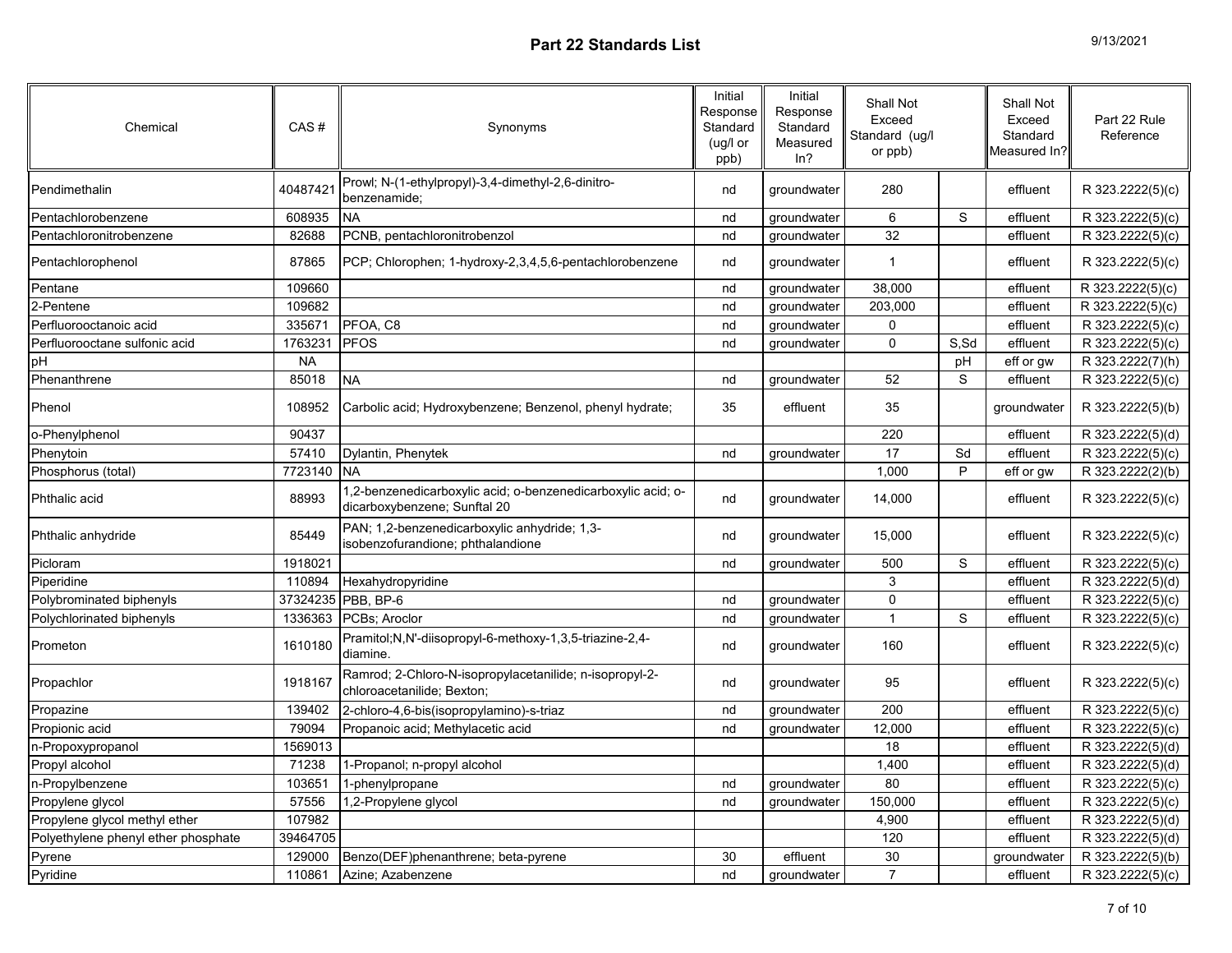| 9/13/2021 |  |
|-----------|--|
|-----------|--|

| Chemical                            | CAS#           | Synonyms                                                                                | Initial<br>Response<br>Standard<br>(ug/l or<br>ppb) | Initial<br>Response<br>Standard<br>Measured<br>ln? | Shall Not<br>Exceed<br>Standard (ug/l<br>or ppb) |             | <b>Shall Not</b><br>Exceed<br>Standard<br>Measured In? | Part 22 Rule<br>Reference |
|-------------------------------------|----------------|-----------------------------------------------------------------------------------------|-----------------------------------------------------|----------------------------------------------------|--------------------------------------------------|-------------|--------------------------------------------------------|---------------------------|
| Selenium                            | 7782492        | NA; Metal                                                                               |                                                     |                                                    | 25                                               | B,S         | groundwater                                            | R 323.2222(5)(a)          |
| Silver                              | 7440224        | <b>NA</b>                                                                               |                                                     |                                                    | 17                                               | B, S        | groundwater                                            | R 323.2222(5)(a)          |
| Silvex (2,4,5-TP)                   | 93721          | Trichlorophenoxy propionic acid 2 2,4,5                                                 | nd                                                  | groundwater                                        | 50                                               | $\mathbb S$ | effluent                                               | R 323.2222(5)(c)          |
| Simazine                            | 122349         | Princep; 2-Chloro-4,6-bis(ethylamino)-s-triazine                                        | nd                                                  | groundwater                                        | $\overline{\mathbf{4}}$                          |             | effluent                                               | R 323.2222(5)(c)          |
| Sodium                              | 7440235        | <b>NA</b>                                                                               |                                                     |                                                    | 150,000                                          | NaCl        | groundwater                                            | R 323.2222(3)(c)          |
| Sodium azide                        |                | 26628228 Sodium trinitride, Smite, Azium                                                | nd                                                  | groundwater                                        | 44                                               | S           | effluent                                               | R 323.2222(5)(a)          |
| Strontium                           | 7440246        |                                                                                         |                                                     |                                                    | 2,300                                            | B           | groundwater                                            | R 323.2222(5)(a)          |
| Styrene                             | 100425         | Vinylbenzene; Phenylethylene; Cinnamene; Phenethylene                                   | 20                                                  | effluent                                           | 20                                               |             | groundwater                                            | R 323.2222(5)(b)          |
| Sulfate                             | 14808798 SO4   |                                                                                         |                                                     |                                                    | 250,000                                          |             | eff or gw                                              | R 323.2222(3)(d)          |
| Tebuthiuron                         | 34014181 Spike |                                                                                         | nd                                                  | groundwater                                        | 510                                              |             | effluent                                               | R 323.2222(5)(c)          |
| 2,3,7,8-Tetrabromodibenzo-p-dioxin  |                | 50585416 2,3,7,8-TBDD                                                                   | nd                                                  | groundwater                                        |                                                  | D           | effluent                                               | R 323.2222(5)(c)          |
| 1,2,4,5-Tetrachlorobenzene          | 95943          | <b>NA</b>                                                                               | nd                                                  | groundwater                                        | 1,300                                            | S, Sd       | effluent                                               | R 323.2222(5)(c)          |
| 2,3,7,8-Tetrachlorodibenzo-p-dioxin | 1746016        | TCDD; dioxin                                                                            | nd                                                  | groundwater                                        | 0                                                | D, S        | effluent                                               | R 323.2222(5)(c)          |
| 1,1,1,2-Tetrachloroethane           | 630206         | <b>NA</b>                                                                               | nd                                                  | groundwater                                        | 77                                               |             | effluent                                               | R 323.2222(5)(c)          |
| 1,1,2,2-Tetrachloroethane           | 79345          | Acetylene tetrachloride; 1,1-dichloro-2,2-dichloroethane;                               | nd                                                  | groundwater                                        | 9                                                | Sd          | effluent                                               | R 323.2222(5)(c)          |
| Tetrachloroethylene                 | 127184         | Perchloroethylene (Perc); PCE; tetrachloroethene;<br>perchloroethene; carbon bichloride | nd                                                  | groundwater                                        | 5                                                |             | effluent                                               | R 323.2222(5)(c)          |
| Tetrahydrofuran                     | 109999         | THF; 1,4-epoxybutane; furanidine; oxacyclopentane;                                      | nd                                                  | groundwater                                        | 95                                               |             | effluent                                               | R 323.2222(5)(c)          |
| Thallium                            | 7440280        | NA; Metal                                                                               |                                                     |                                                    | $\mathbf{1}$                                     | B           | groundwater                                            | R 323.2222(5)(a)          |
| Toluene                             | 108883         | Methylbenzene                                                                           | 35                                                  | effluent                                           | 35                                               |             | groundwater                                            | R 323.2222(5)(b)          |
| p-Toluidine                         | 106490         | p-Methylaniline                                                                         | nd                                                  | groundwater                                        | 15                                               |             | effluent                                               | R 323.2222(5)(c)          |
| Total dissolved solids (TDS)        | <b>NA</b>      |                                                                                         |                                                     |                                                    | 5,000                                            | <b>TDS</b>  | groundwater                                            | R 323.2222(7)(h)          |
| Toxaphene                           | 8001352        | Chlorinated camphene                                                                    | nd                                                  | groundwater                                        | 3                                                | S           | effluent                                               | R 323.2222(5)(c)          |
| TPH, C5-C8 Aliphatics               | 0              |                                                                                         | nd                                                  | groundwater                                        |                                                  |             | effluent                                               | R 323.2222(5)(c)          |
| TPH, C9-C16 Aliphatics              | $00\,$         |                                                                                         | nd                                                  | groundwater                                        |                                                  |             | effluent                                               | R 323.2222(5)(c)          |
| TPH, C17-C34 Aliphatics             | 000            |                                                                                         | nd                                                  | groundwater                                        |                                                  |             | effluent                                               | R 323.2222(5)(c)          |
| TPH, C8-C16 Aromatics               | 0000           |                                                                                         | nd                                                  | groundwater                                        |                                                  |             | effluent                                               | R 323.2222(5)(c)          |
| TPH, C17-C35 Aromatics              | 00000          |                                                                                         | nd                                                  | groundwater                                        |                                                  |             | effluent                                               | R 323.2222(5)(c)          |
| Triallate                           | 2303175        | Far-Go; Avadex BW; S-(2,3,3-trichloroallyl)<br>diisopropylthiocarbamate                 | nd                                                  | groundwater                                        | 95                                               |             | effluent                                               | R 323.2222(5)(c)          |
| Tributylamine                       | 102829         | Tri-n-butylamine                                                                        |                                                     |                                                    | 10                                               |             | effluent                                               | R 323.2222(5)(d)          |
| 1,2,4-Trichlorobenzene              | 120821         | <b>NA</b>                                                                               | 15                                                  | effluent                                           | 15                                               |             | groundwater                                            | R 323.2222(5)(b)          |
| 1,1,1-Trichloroethane               | 71556          | Methyl chloroform; chloroethene;                                                        | 15                                                  | effluent                                           | $\overline{15}$                                  |             | groundwater                                            | R 323.2222(5)(b)          |
| 1,1,2-Trichloroethane               | 79005          | Vinyl trichloride; 1,2,2-Trichloroethane                                                | nd                                                  | groundwater                                        | $\mathbf 5$                                      |             | effluent                                               | R 323.2222(5)(c)          |
| Trichloroethylene                   | 79016          | <b>TCE</b>                                                                              | nd                                                  | groundwater                                        | 5                                                |             | effluent                                               | R 323.2222(5)(c)          |
| Trichlorofluoromethane              | 75694          | Fluorocarbon-11; FC 11                                                                  | nd                                                  | groundwater                                        | 2,600                                            |             | effluent                                               | R 323.2222(5)(c)          |
| 2,4,5-Trichlorophenol               | 95954          | $2,4,5 - T$                                                                             | nd                                                  | groundwater                                        | 730                                              |             | effluent                                               | R 323.2222(5)(c)          |
| 2,4,6-Trichlorophenol               | 88062          | 2,4,6-T; Phenachlor                                                                     | 15                                                  | effluent                                           | 15                                               | S           | groundwater                                            | R 323.2222(5)(b)          |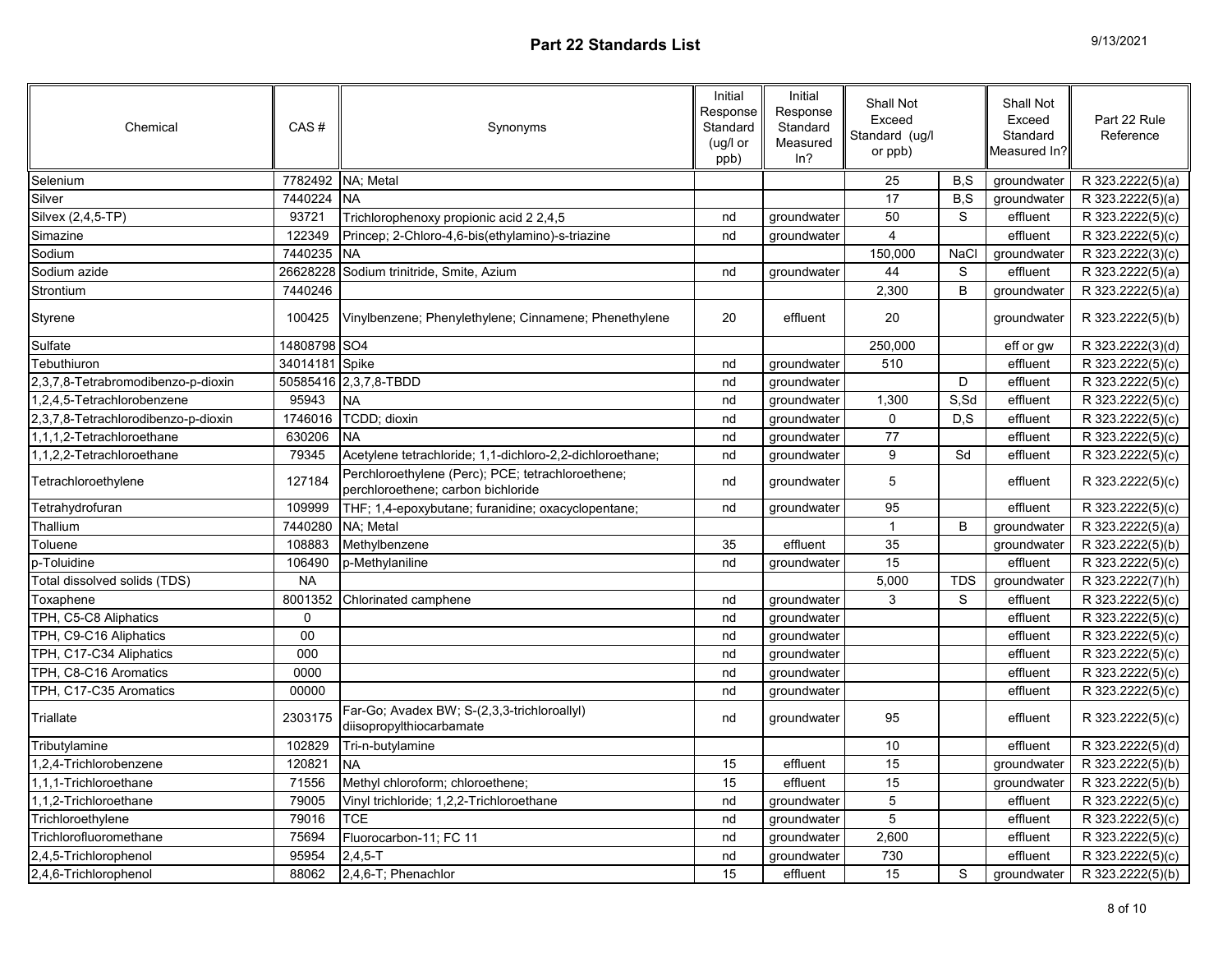| Chemical                              | CAS#                | Synonyms                                                   | Initial<br>Response<br>Standard<br>(ug/l or<br>ppb) | Initial<br>Response<br>Standard<br>Measured<br>ln? | Shall Not<br>Exceed<br>Standard (ug/l<br>or ppb) |     | Shall Not<br>Exceed<br>Standard<br>Measured In? | Part 22 Rule<br>Reference |
|---------------------------------------|---------------------|------------------------------------------------------------|-----------------------------------------------------|----------------------------------------------------|--------------------------------------------------|-----|-------------------------------------------------|---------------------------|
| ,2,3-Trichloropropane                 | 96184               | Allyl trichloride; trichlorohydrin                         | nd                                                  | groundwater                                        | 42                                               |     | effluent                                        | R 323.2222(5)(c)          |
| 1,1,2-Trichloro-1,2,2-trifluoroethane | 76131               | Freon 113; UCON 113; Flourocarbon 113; CFC 113;            |                                                     |                                                    | 170,000                                          | S   | effluent                                        | R 323.2222(5)(d)          |
| Triethanolamine                       | 102716              | TEA, tri[2-hydroxyethyl]amine                              |                                                     |                                                    | 3,700                                            |     | effluent                                        | R 323.2222(5)(d)          |
| Triethylene glycol                    | 112276              |                                                            | nd                                                  | groundwater                                        | 4,300                                            |     | effluent                                        | R 323.2222(5)(c)          |
| 3-Trifluoromethyl-4-nitrophenol       | 88302               | TFM; 1,1,1-Trifluoro-4-nitro-m-cresol                      | nd                                                  | groundwater                                        | 4,500                                            |     | effluent                                        | R 323.2222(5)(c)          |
| Trifluralin                           | 1582098             | Treflan                                                    | nd                                                  | groundwater                                        | 37                                               |     | effluent                                        | R 323.2222(5)(c)          |
| 2,2,4-Trimethyl pentane               | 540841              | Isooctane                                                  | nd                                                  | groundwater                                        | 2,300                                            |     | effluent                                        | R 323.2225(5)(c)          |
| 2,4,4-Trimethyl-2-pentene             | 107404              |                                                            | nd                                                  | groundwater                                        | 11,900                                           |     | effluent                                        | R 323.2222(5)(c)          |
| 1,2,4-Trimethylbenzene                | 95636               | Pseudocumene; 1,2,4-TMB                                    | nd                                                  | groundwater                                        | 63                                               | S   | effluent                                        | R 323.2222(5)(c)          |
| 1,3,5-Trimethylbenzene                | 108678              | Mesitylene; 1,3,5-TMB                                      | nd                                                  | groundwater                                        | 72                                               | S   | effluent                                        | R 323.2222(5)(c)          |
| Triphenyl phosphate                   | 115866              | phosphoric acid triphenyl ester                            | nd                                                  | groundwater                                        | 1,200                                            |     | effluent                                        | R 323.2222(5)(c)          |
| tris(2,3-Dibromopropyl)phosphate      | 126727              | <b>NA</b>                                                  |                                                     |                                                    |                                                  |     | effluent                                        | R 323.2222(5)(d)          |
| Urea                                  | 57136               |                                                            |                                                     |                                                    | 5,000                                            | N   | eff or gw                                       | R 323.2222(2)(a)          |
| Vanadium                              | 7440622 NA          |                                                            |                                                     |                                                    | 2                                                | B   | groundwater                                     | R 323.2222(5)(a)          |
| Vinyl acetate                         | 108054              | Ethenylethanoate; acetic acid vinyl ester; ethenyl acetate | nd                                                  | groundwater                                        | 640                                              |     | effluent                                        | R 323.2222(5)(c)          |
| Vinyl chloride                        | 75014               | Chloroethylene; Chloroethene                               | nd                                                  | groundwater                                        | $\overline{2}$                                   | Sd  | effluent                                        | R 323.2222(5)(c)          |
| White phosphorus                      | 12185103 NA         |                                                            |                                                     |                                                    | 0                                                | B   | groundwater                                     | R 323.2222(5)(a)          |
| Xylenes (total o+m+p)                 | 1330207             | Dimethylbenzene                                            | 35                                                  | effluent                                           | 35                                               |     | groundwater                                     | R 323.2222(5)(b)          |
| Zinc                                  | 7440666   NA; Metal |                                                            |                                                     |                                                    | 1,200                                            | B,S | groundwater                                     | R 323.2222(5)(a)          |

nd - below dectection or reporting level. Reporting levels approved by the Department of Environment, Great Lakes, and Energy (Department) as required by R323.2220(4) based on the Department's Laboratory Reportable Detection Limits.

B - The value listed is a default value; a higher standard may be developed with site specific background data. See Guidesheet I.

D - All polychlorinated and polybrominated dibenzodioxins and dibenzofurans are considered as one substance [R323.2222(7)(h)]. The concentration of all cogeners present at a facility, expressed as one equivalent concentration of 2,3,7,8-tetrachlorodibenzo-p-dioxin based on their relative potency, must be added together and compared to the criteria for 2,3,7,8-tetrachlorodibenzo-p-dioxin. Contact a Water Resources Division toxicologist for details.

F - Standard pursuant to R323.2222 exceeds Part 201, generic residential drinking water criteria (Gen. Res. DWC) from the Department's Remediation and Redevelopment Division (RRD) Cleanup Requirements for Response Activity R299.44 Generic Groundwater Cleanup Criteria (Table 1) dated August 3, 2020, required to satisfy R323.2204(2)(f). The following table provides the appropriate limit for these substances.

| Parameter           | Limit                   |  |  |  |
|---------------------|-------------------------|--|--|--|
| Aluminum            | $50$ (ug/l or ppb)      |  |  |  |
| Aniline             | $53$ (ug/l or ppb)      |  |  |  |
| Chrysene            | 1.6 (ug/ $l$ or $ppb$ ) |  |  |  |
| 1.3-Dichlorobenzene | $6.6$ (ug/l or ppb)     |  |  |  |
| Hexachloroethane    | $7.3$ (ug/l or ppb)     |  |  |  |